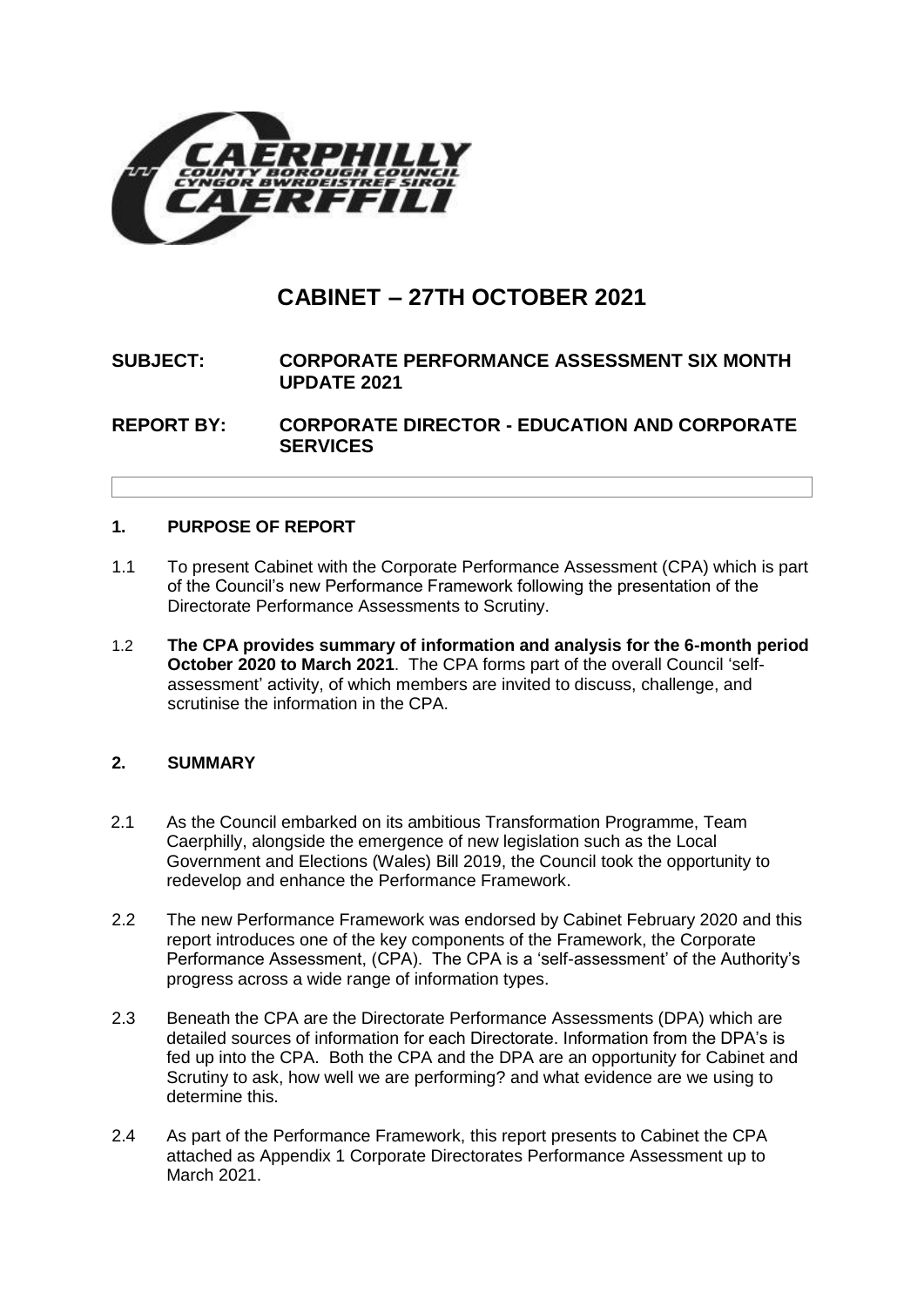2.5 The dates the DPA's were received by Scrutiny are noted in para 5.7 and this report provides feedback from those Scrutinys.

# **3. RECOMMENDATIONS**

3.1 Members review the attached document (Appendix 1) and discuss, challenge and scrutinise the information contained within.

## **4. REASONS FOR THE RECOMMENDATIONS**

4.1 Cabinet members are involved in the 'self-assessment' process by scrutinising the information within the Corporate Performance Assessment. This also supports the principles within the new section (Part 6, Chapter 1) of the Local Government and Elections (Wales) Bill which provides for a new performance and governance regime for principal councils

### **5. THE REPORT**

- 5.1 The Council reviewed its Performance Management Framework 2 years ago, with a view to making better use of the wide range of information and intelligence that it holds, and to future proof any new processes in line with the new Performance legislation.
- 5.2 The new Performance Framework has been developed to meet several strategic and operational needs as well as to align with emerging legislation and further the Council's desire to be a high performing learning organisation focused on meeting the needs of its residents.
- 5.3 The framework was piloted in 2019 and endorsed by Cabinet in February 2020.
- 5.4 Part of the framework was to develop a reporting dashboard at directorate level, that fed into an overall Council assessment, called the CPA (appendix 1). To show how the CPA fits into the overall framework the components are noted below:

### 5.5 **The Framework**

The Council's new Performance Framework has several component parts:

- **Corporate Performance Assessment (CPA)**
- Directorate Performance Assessment (DPA)
- Service Planning, identifying priorities resources and actions to improve.
- Risk Management the barriers that may prevent improvement.
- My-Time Extra personal learning and development, skills to deliver on objectives.
- 5.6 The Corporate Performance Assessment (CPA) dashboard is used by the Corporate Management Team (CMT) and Cabinet to monitor the Council's progress in delivering its strategic priorities, identifying and challenging areas of underperformance and discussing and agreeing any remedial actions that may be required.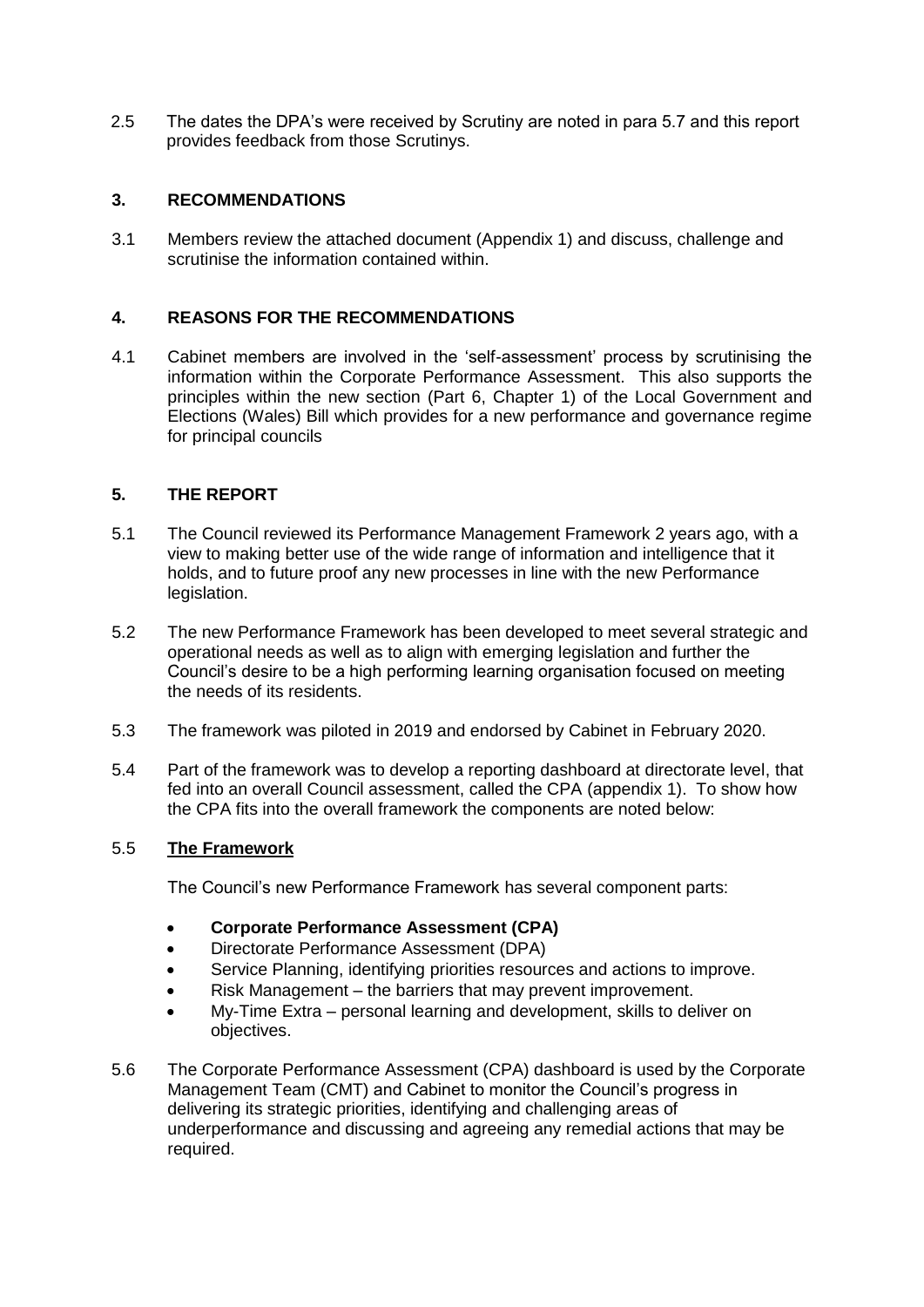The dashboard is received by CMT on a quarterly basis and twice yearly with Cabinet. While the dashboard itself offers a rich insight, it is set at a high-level position and designed to be an 'at a glance' overall picture.

The detail that sits underneath it is within the DPA. The DPAs that inform the CPA were reported to Scrutiny on the dates noted in paragraph 5.7.

### 5.7 **Directorate Performance Assessment (DPA)**

The DPA dashboards were reported to their respective scrutinys on the dates below;

| <b>Scrutiny</b>        | <b>DPA's Presented</b>        | <b>Date</b>                |
|------------------------|-------------------------------|----------------------------|
| Policy & Resources     | <b>Corporate Services DPA</b> | 28 <sup>th</sup> September |
| Housing &              | <b>Caerphilly Homes DPA</b>   | 7 <sup>th</sup> September  |
| Regeneration           | Economy & Environment DPA     |                            |
| <b>Social Services</b> | <b>Social Services DPA</b>    | 13 <sup>th</sup> September |
| Environment &          | Economy & Environment DPA     | 14th September             |
| Sustainability         |                               |                            |
| Education              | <b>Education DPA</b>          | 21 <sup>st</sup> September |

Each DPA covered the following sections:

- Overall summary of the Quarter
- Progress on a Directorate's Priorities
- Performance Data
- Customer Intelligence / external opinion
- Resources financial / workforce and assets
- Risk Register
- Well-being Objectives
- Lessons Learned
- Conclusion
- 5.8 Each Director/Chair introduced the Directorate Performance Assessment to Scrutiny and explained the DPA was less about performance and targets (though they have their place) rather is designed to provide a wider picture of knowledge and learning, to identify cause and effect and to invite mature conversations that enhance learning which leads to improvement. This is summary of the discussions at each Scrutiny:

### **Policy & Resources Scrutiny Committee**

At the meeting there was a request for more information on the underspend reported for Corporate Services, the Director suggested that the Head of Corporate Finance provide the committee with a further breakdown. Data Subject Access requests were discussed as performance remains below target. The Director assured members that it remains high on their list of priorities and there is nothing to suggest that as soon as the backlog of requests is cleared that performance will improve. Sickness levels were discussed as they have not improved, especially when compared with other authorities. The Director said that the Workforce Development Strategy would help to drive sickness down, but this would take time. They also need to look at how other authorities collect the information to ensure that the data is comparable.

A request was made before the meeting for the document to be made more user friendly and easier to read. The Director said that the Business Improvement Team would be working on the layout to try and make improvements before the next report is presented to the committee.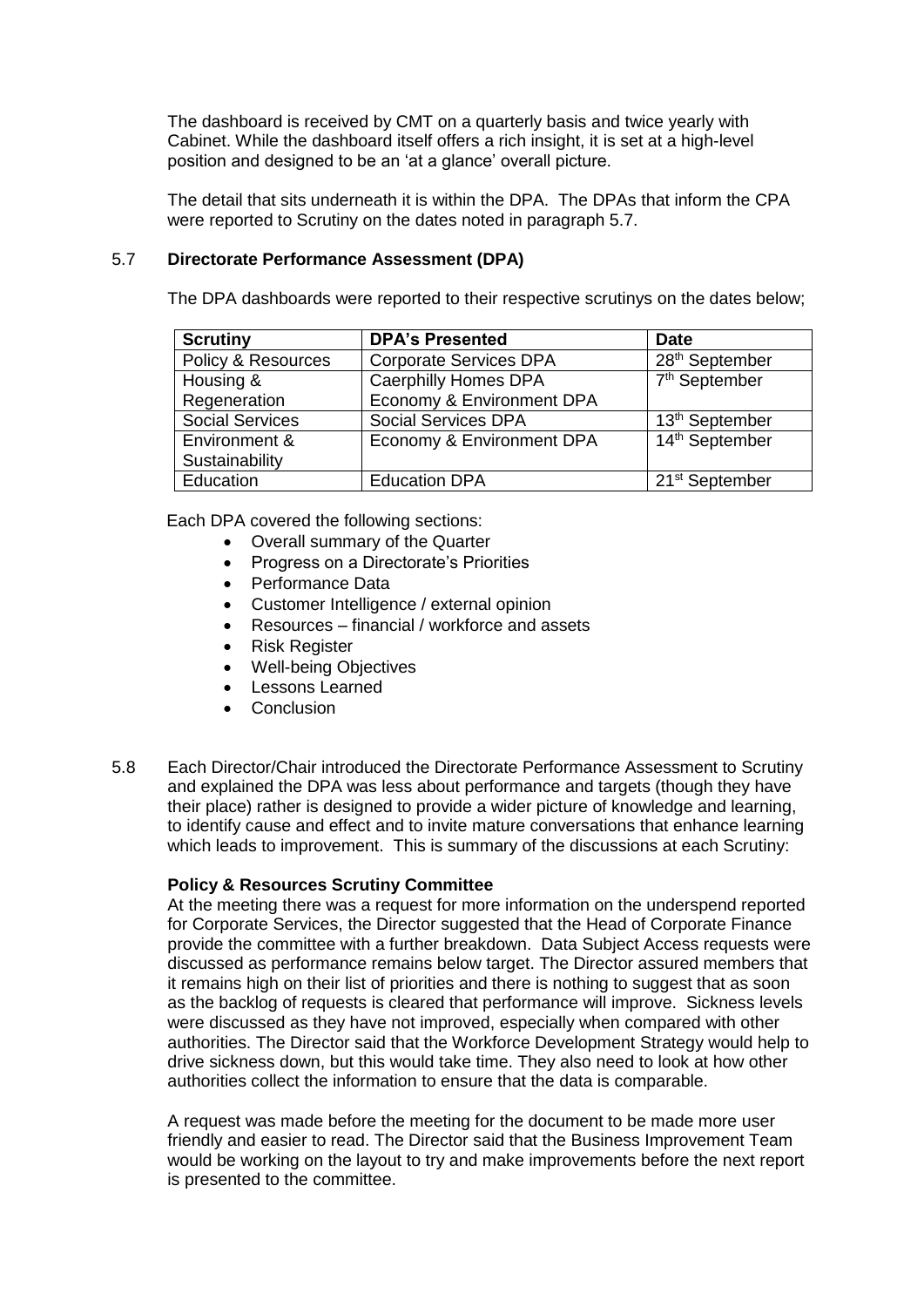#### **Housing & Regeneration Scrutiny Committee**

Members sought information in relation to the number visitors to Cwmcarn Forest Drive. Members were updated on the progress made and informed that Cwmcarn Forest Drive is now open and in collaboration with Natural Resources Wales over £1m has been spent on resurfacing works. It was highlighted to members that there are aspirations for Cwmcarn to be a regional tourist attraction. Members raised a query regarding the complaints process and The Director of Economy and Environment provided an overview of the complaints received and explained how and when they are dealt with. Members were informed that the Public Services Ombudsman for Wales has introduced a new regime where service requests are now classified as complaints.

It was highlighted that the Covid-19 pandemic has had a significant impact on the Housing service in 2020/21, with core services having to be considerably reduced and staff redeployed to support wider community needs. Members raised concerns regarding accessing of Housing Officers and were advised that there are no dates, at present for staff to return to the neighbourhood housing offices. Phone lines have been changed to increase access to staff. Housing Services Manager updated members on the current position and provided members with information on the development of community surgeries.

Reference was made to the average number of calendar days taken to deliver a Disabled Facilities Grant. Members were informed that performance was been significantly impacted during 2020/21 because of the pandemic and the approach to delivering Disabled Facilities Grants was explained to Members. The importance of customer satisfaction was highlighted, and the Housing Services Manager informed Members that the number of days taken to deliver a Disabled Facilities Grant is not a reflection on the service provided.

#### **Social Services Scrutiny Committee**

The chair discussed the content of the DPA report and explained each element to all members. There was one element which was discussed in detail and that was resources, in particular the underspend in Social Services. This question was answered by the Director who explained that in 2020-21 the directorate received extra grant funding from Welsh Government in the last quarter of the year, as a result the ability to spend the reserve was limited. No further questions were raised on the report by the members.

#### **Environment & Sustainability Scrutiny Committee**

Information well received and duly noted. No direct challenge to content. Director explained the impacts and effects of Covid and services abilities to continue and maintain appropriate levels of services throughout the pandemic. Committee praised the achievements maintained and manner of staff flexibilities and adaptations (redeployments).

#### **Education Scrutiny Committee**

Members reviewed the Education Directorate Performance Assessment for the year end and discussed, challenged, and scrutinised the information. The Director thanked everyone for their response effort during the pandemic, as a result the Directorate has moved forward over the last 18 months in terms of what they have set out in our Shared Ambitions Strategy. The Chair highlighted that there is still 1 Secondary and 2 Primary schools in the significant improvement category of the ESTYN review. The councillor explained that they are confident of the work done to address the 3 recommendations within the Secondary school. One recommendation was regarding attendance which is now at 94.3%. The result of the ESTYN review will be shared shortly to the group.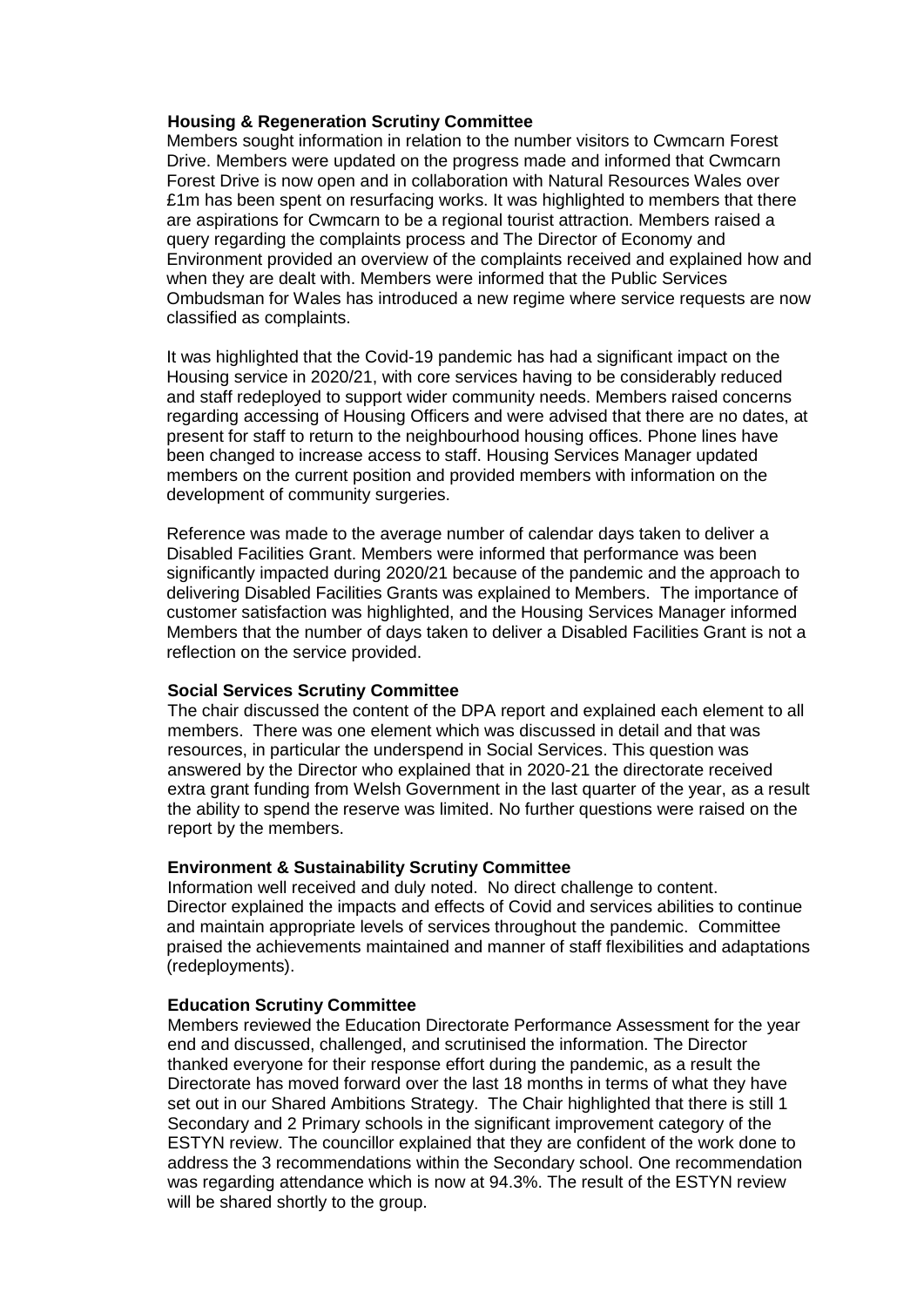## 5.9 **Conclusion**

The Council's new Performance Framework as set out will provide Cabinet, Scrutiny Committees, CMT and DMTs with a regular and embedded mechanism for monitoring progress, managing performance and driving improvement. The dashboards, which provide 'a single source of the truth', enable key aspects of performance to be discussed, action to be agreed and learning to be generated. The ability to specifically link individual contributions to organisational goals provides a platform for every employee to understand how they fit and to be recognised for the part the play in delivering the Council's objectives. Each Directorate Scrutiny welcomed and acknowledged the improvement in performance reporting, in both the accessibility and range of information available to scrutinise.

# **6. ASSUMPTIONS**

6.1 No assumptions were thought to be required in this report.

# **7. SUMMARY OF INTEGRATED IMPACT ASSESSMENT**

7.1 This report is for information and has no decision-making requests, so the Council full Integrated Impact Assessment process does not to be applied. Information on equalities and Welsh language will be included appropriately within the DPA and CPA as part of a picture of Directorate's self-assessments.

# **8. FINANCIAL IMPLICATIONS**

8.1 There are no financial implications within this report, however the CPA (Appendix 1) has a section on resources including relevant budget out turns as part of the overall self-assessment of the directorate.

### **9. PERSONNEL IMPLICATIONS**

9.1 There are no personnel implications within this report, however the CPA (Appendix 1) has a section called 'resources' which provides data on a range of workforce aspects.

## **10. CONSULTATIONS**

10.1 Any consultation responses have been included with in this report are contained within para 5.8. The consultation is the response to whether members liked the DPA method and the questions raised from reviewing it.

# **11. STATUTORY POWER**

11.1 The Local Government Measure (2009) and Local Government and Elections (Wales) Bill

### Author: Ros Roberts, Business Improvement Manager, roberr@caerphilly.gov.uk